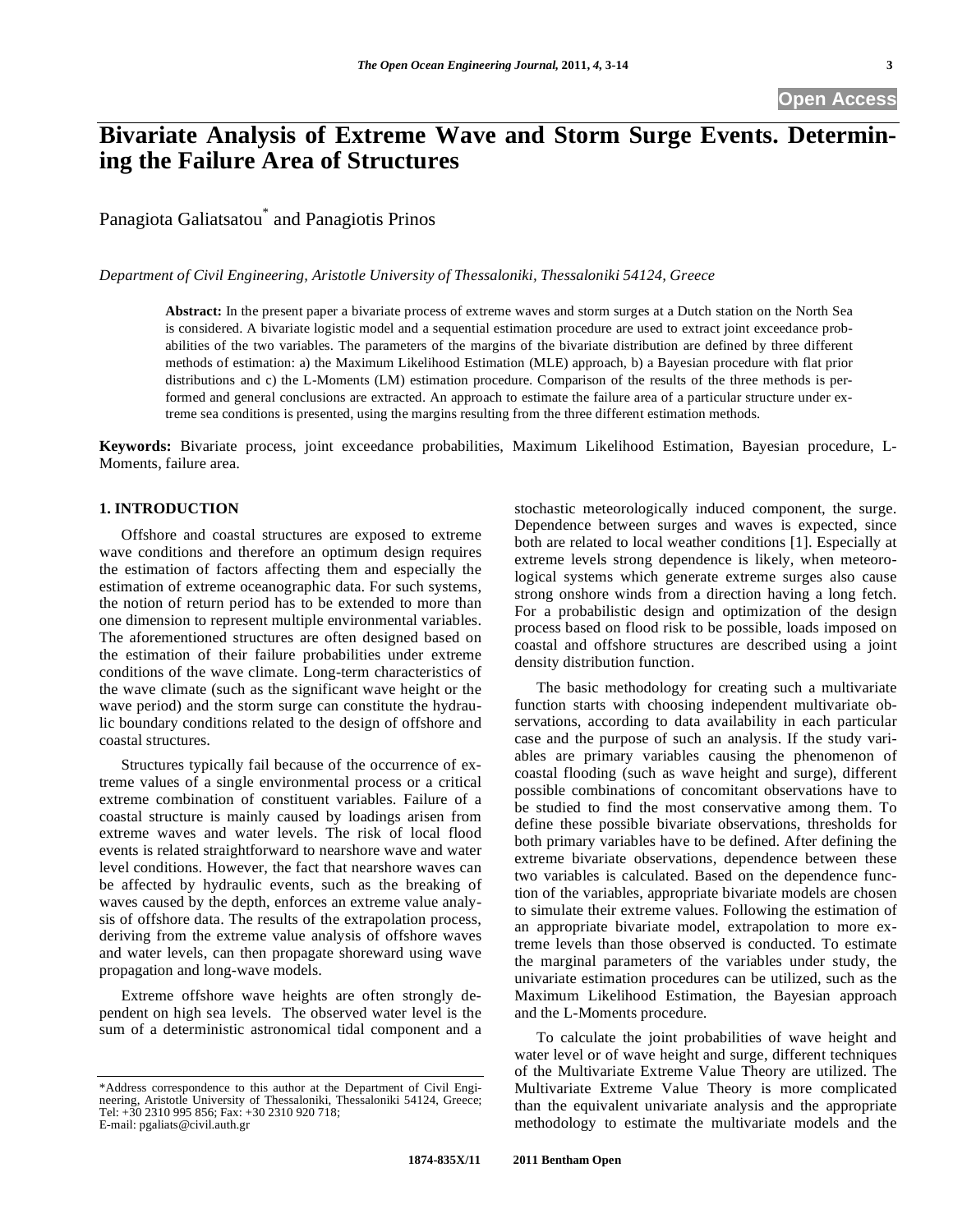extrapolation to levels more extreme than those observed, was developed during the last few years. Coles and Tawn [2, 3], Joe *et al.* [4], Zachary *et al.* [5], DEFRA [6], Butler [7] and Li and Song [8] present different aspects of the Multivariate Extreme Value Theory with applications to oceanographic and environmental datasets. Yeh and Ou [9] use the Multivariate Extreme Value Theory to estimate the joint exceedance probabilities of extreme significant wave height and water level, during hurricanes.

The implementation of the Multivariate Extreme Value Theory is based on the calculation of the dependence between the variables under study. Primitive methods for estimating the dependence of extreme values of different variables have been proposed by Buishand [10, 11], Dales and Reed [12] and Chilès and Delfiner [13]. Coles *et al.* [14] and Coles [15] use methods of Multivariate Extreme Value Theory to examine the existence of dependence between the bivariate extreme values of significant wave height and surge at a coastal site of southwestern England, while Ledford and Tawn [16] present a range of diagnostic tools based on tail characteristics of joint survivor functions for identifying a structure within extreme events and apply this technique to rainfall and exchange rate data. Svensson and Jones [17] implement the dependence measure  $\chi$ , in investigating the dependence between the sea surge and river flow, using precipitation as a proxy for river flow.

In the present work a simple methodology to estimate the failure area of adequately defined coastal structures is implemented. This approach selects the "worst case" combination of wave height and surge in terms of the response of the structure under study (e.g. overtopping or force). Another important aspect of the study is that the joint return levels that represent the worst case combination of wave height and surge are calculated using three different methods of estimation of the marginal distributions of both variables, namely the Maximum Likelihood Estimation (MLE) procedure, a Bayesian approach with flat priors and the L-Moments (LM) approach, and the results of these methods are compared. Galiatsatou and Prinos [18] study the bivariate process of extreme wave heights and storm surges, using different methods of selecting concurrent observations as well as different measures of extremal dependence of the two variables involved. Galiatsatou [19] uses the three abovementioned estimation procedures to calculate the parameters of the margins of a bivariate distribution of extreme wave heights and storm surges, considering the cases of full and asymptotic dependence. Galiatsatou and Prinos [20], Galiatsatou *et al.* [21] and Sánchez - Arcilla *et al.* [22] consider the effects of different methods of estimation of the marginal distributions of rainfall, surge and wave height data, respectively, on the return levels of the studied process.

The datasets used in the present paper are presented in Section 2, with special reference to the methodology used to "de-cluster" the available bivariate observations. In Section 3, a methodology to perform bivariate analysis of extreme wave heights and surges is developed. Techniques of selecting bivariate observations, fitting marginal distribution functions to wave heights and storm surges, estimating the dependence of the bivariate data, and selecting and fitting an appropriate model from the family of Multivariate Extreme

Value (MVE) distributions to the bivariate data are presented and analysed further. Three different methods of estimation, the Maximum Likelihood Estimation (MLE) procedure, a Bayesian approach with flat priors and the L-Moments (LM) approach are used to calculate the parameters of the marginal distributions of both variables. At the end of the Section, an approach to determine the failure area of a structure and to estimate the design parameters under extreme sea conditions is presented. The characteristics of the structure used are those proposed by Coles and Tawn [3]. In Section 4, the methodology analyzed in the previous Section is implemented using wave height and storm surge data from a Dutch station on the North Sea. Joint exceedance probabilities resulting from the three different estimation methods of the marginal distributions of wave heights and storm surges (MLE, Bayesian approach, L-Moments) are compared and discussed. The three different estimation methods are also compared with regard to bivariate return levels of wave height and storm surge corresponding to the worst case in terms of overtopping of the studied structure. Finally, Section 5 summarizes the conclusions of the present work.

#### **2. DATA BASE**

The datasets used in the present work consist of a sequence of 23 years, over the period 1979-2001, from 9 locations along the Dutch coast (Fig. (**1**)). Two of the nine buoys lie far from the coast in the neighborhood of platforms, while of the other seven, four lie in the deep water some twenty kilometres off the coast, and the rest is in the neighborhood of the coast or the delta estuary. Three hourly data of wave height  $H_{m0}$  and its standard deviation, average wave period  $T_{m02}$ , main wave direction  $T_{h0}$ , average wave height and period of the highest third part  $H_{1/3}$  and  $T_{H1/3}$  and the wave height of the low frequency waves  $H_{TE3}$  are available. In addition to the wave parameters, data on wind speed and direction, water level relative to NAP/MSL, set-up or surge (the difference between the observed and the astronomical water level) and a column indicating the origin of the measured variables are included in the files. At most locations, two wave survey instruments, namely a main sensor and a secondary sensor, were used. If both sensors have registered values for a parameter, then the mean value is given. If, however, data are only present from one sensor, then this is used in the file and if neither of the sensors have values, then estimated values are retained. Missing records are patched by hindcasting. Details of these data sets are given in www.golfklimaat.nl of the Dutch National institute RIKZ. In Fig. (**1**) the coordinates of the nine stations are presented in the Dutch RD coordinate system (Rijksdriehoeksmeting), while Table 1 contains the names and the geographical coordinates of the stations, the duration of the measurements, as well as the water depth at the nine locations.

The theory described in the following assumes independence of successive observations of wave heights and storm surges. In practice, there is considerable short term dependence in metocean data. Extreme events are typically to be found in storms, which may last for many hours or even several days. In the present paper, an attempt to "de-cluster" extreme wave height and storm surge events similar to the most commonly used approach of explicitly identifying clusters of storm events (a cluster of storm events is a group of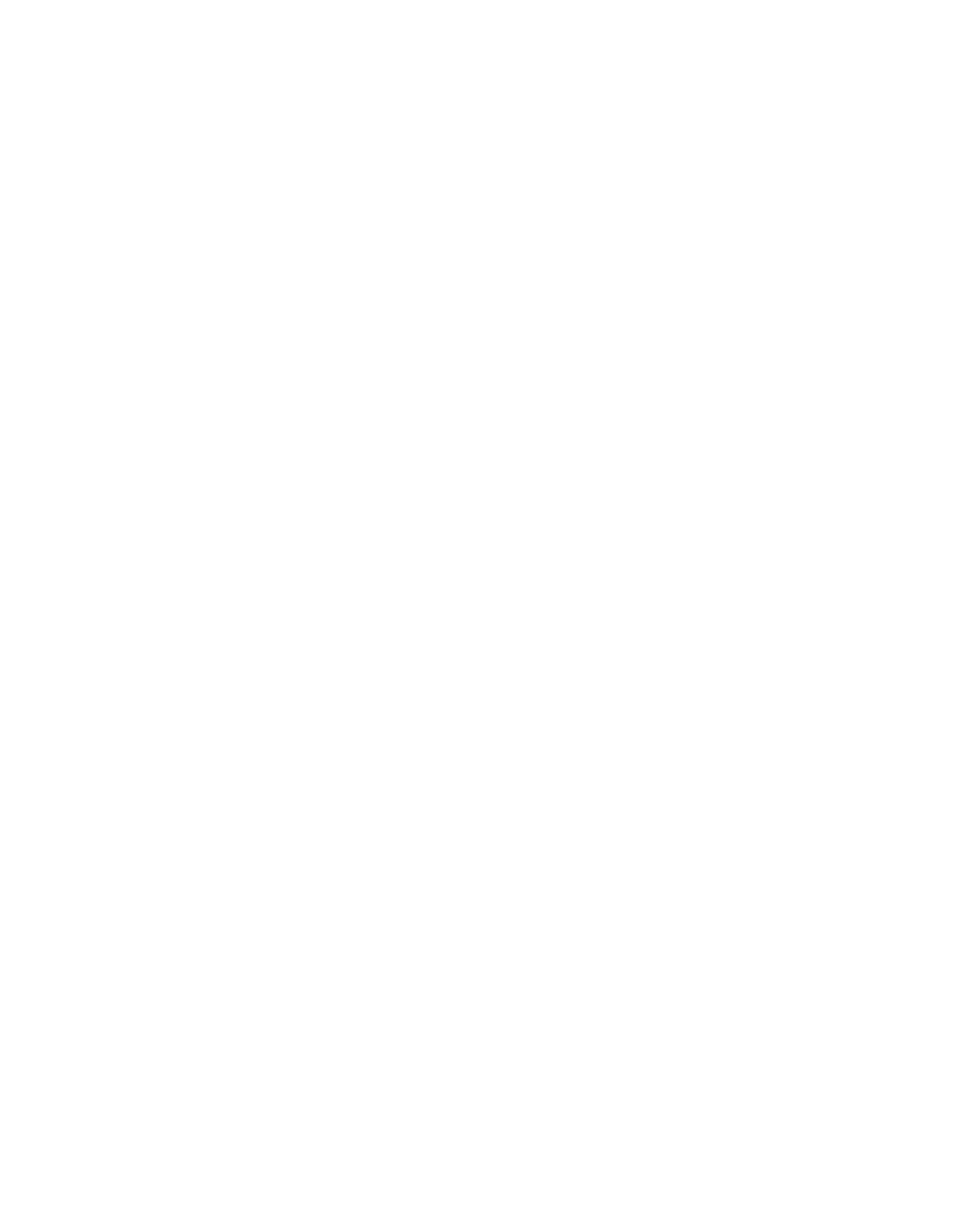# *3.1.2. Fitting Marginal Distributions for Wave Height and Surge*

If  $X_1, X_2, \ldots, X_n$  is a series of independent random observations of a random variable *X* with common distribution function  $F(x)$  and  $Y_1, Y_2, \ldots, Y_k$  ( $Y_i = X_i - u$ ) are the excesses over a high enough threshold *u*, in some asymptotic sense, the conditional distribution of excesses follows the Generalized Pareto Distribution (GPD):

*<sup>G</sup>*(*y*) <sup>=</sup>1-(1<sup>+</sup> -(*y* - *u*) ) - 1 -…………………………………. (1)

where  $\sigma$  is the modified scale and  $\xi$  is the shape parameter of the GPD distribution. An appropriate threshold *u* is selected for both variables (wave heights and surges), which defines the level upon which an extreme event is defined. Two different methodologies are used for the selection of *u* : (a) the mean residual life plot of the excesses of different threshold values and (b) the plots of parameters  $\sigma$  and  $\zeta$  for a variety of possible threshold values. The mean residual life plot consists of the points:  $\{(u, 1)\}$  $\frac{1}{n_u}$   $\sum_{i=1}^{n}$   $(x_{(i)} - u)$  $\sum_{(x_{(i)} - u) : u < x_{\text{max}} \}$  where

 $x_{(1)},..., x_{(n-1)}$  consist of the  $n_u$  observations that exceed *u* and

 $x_{\text{max}}$  is the largest of the  $X_i$  [15]. An appropriate threshold value is the value of *u* above which the mean residual life plot is approximately linear and estimates of  $\sigma$  and  $\zeta$  are constant with *u*. Due to sampling variability, estimates of these parameters will not be exactly constant, but they should be stable after allowance for their sampling errors.

The choice of the threshold values, *u*, for both the variables of wave height and surge is also based, apart from the methodologies used in the univariate analysis and were previously mentioned, on methodologies used in the bivariate framework. The variables of wave height  $(X_1)$  and surge  $(X_2)$ are transformed to Fréchet margins, so that each have distribution function  $F(z) = \exp(-1/z)$  for  $z > 0$ , to highlight dependence of the two variables at extreme levels and then the radial and angular components, *R* and *W*, respectively, are defined as:

$$
R=(X_1+X_2)/n
$$
 and  $W_1=X_1/(X_1+X_2)$ ................. (2)

where *n* is the number of bivariate pairs of observations. An extreme bivariate event is defined to be any value for which the radial component  $R$  is sufficiently large. To extract such events out of the bivariate sample of wave height and surge data, histograms of the angular component  $W_1$  are constructed for all bivariate pairs exceeding various choices of the radial component  $R(r_0)$ . Then,  $r_{\min}$  is taken as the smallest value of  $r_0$  above which there is apparent stability in the shape of the histograms [4]. After selecting  $r_{\text{min}}$ , the marginal thresholds of the variables involved are estimated using equation (3) :

*u*<sup>j</sup> = j 1 (*nr*min ) , j=1, 2 …………………………………(3)

where  $\Psi_j(X_{i,j}) = -\{\log F_j(X_{i,j})\}^{-1}$  for  $X_{i,j} \le u_j$ . Marginal thresholds, estimated utilizing the methodology based on the bivariate framework (equation (3)), are usually close to the unvariate thresholds or higher than them.

Thus, the assumption made about each marginal component (wave heights and storm surges) is that for high enough threshold  $u_j$ , the marginal distribution of  $X_j - u_j$ , for  $X_j > u_j$  is the Generalised Pareto Distribution (GPD)  $F_j(x)=1-\lambda_j\{1+\xi_j(x-u_j)/\sigma_j\}$ <sup>-1/ $\xi_j$ </sup>,  $x\geq u_j$ , where  $\lambda_j=1-F_j(u_j)$ . The scale and shape parameters,  $\sigma_j$  and  $\xi_j$ , respectively, can be calculated using three different methods of estimation: a) the Maximum Likelihood Estimation procedure, b) the Bayesian approach and c) the L-Moments estimation procedure.

#### *3.1.2.1. The Maximum Likelihood Estimation Procedure*

The Maximum Likelihood Estimation (MLE) approach is a commonly used estimation procedure. Among others, Coles [15] used this approach to estimate the parameters of extreme value distributions fitted to sea level, rainfall as well as to financial data. The likelihood function gives the relative likelihood of the obtained observations, as a function of the parameters  $\theta = (\sigma, \zeta)$ :  $L(\theta, x) = \Pi f(x_i, \theta)$  and where *L* (or, for numerical convenience log*L*) is maximized with respect to the parameters  $\sigma$  and  $\xi$ .

Maximization of  $L(\theta, x)$  with respect to the set of parameters  $\theta$ , is numerically straightforward and also has the convenience that various standard large sample theory results are available to enable the numerical calculation of standard errors and confidence intervals. If the available sample sizes are large, there seems little doubt that the Maximum Likelihood estimator is a good choice [26].

#### *3.1.2.2. The Bayesian Approach*

In the Bayesian setting, parameters  $(\sigma, \zeta)$  are treated as random variables and prior distributions on them are intended to represent beliefs about their values, prior to the availability of the data. The specification of information in the form of a prior distribution is regarded alternately as the greatest strength and the main pitfall of Bayesian inference [15]. The absence of genuine prior information leads to the use of priors  $\pi(\theta)$  that have very high variance, or equivalently, are nearly flat. A trivariate normal distribution is used here, that enables the specification of independent parameters. Setting  $\varphi = \log \sigma$ , a prior density function  $f(\sigma, \xi) = f_{\varphi}(\varphi)$ .  $f_{\xi}(\xi)$  is chosen, where  $f_{\varphi}(\cdot)$ ,  $f_{\xi}(\cdot)$  are normal density functions with mean zero and very high variances, corresponding to a specification of prior independence in the parameters  $\varphi$  and  $\zeta$ . The posterior density of  $\theta$  is given by [27]:

$$
\pi(\theta|x) = \frac{\pi(\theta)L(\theta;x)}{\int_{\theta} \pi(\theta)L(\theta;x)d\theta} \approx \pi(\theta)L(\theta;x) \dots \dots \dots \dots \tag{4}
$$

where  $L(\theta; x)$  is the likelihood function. Standard Markov chain Monte Carlo methods routinely allow the approximation of integrals such as the one in the denominator of equation (4). More details about the Bayesian methodology used here are given in Galiatsatou and Prinos [20], Galiatsatou *et al.* [21] and Sánchez-Arcilla *et al.* [22].

## *3.1.2.3. The L-Moments Approach*

L-Moments are analogous to ordinary moments. They provide measures of location, dispersion, skewness, kurtosis and other aspects of the shape of probability distributions or data samples, but are computed from linear combinations of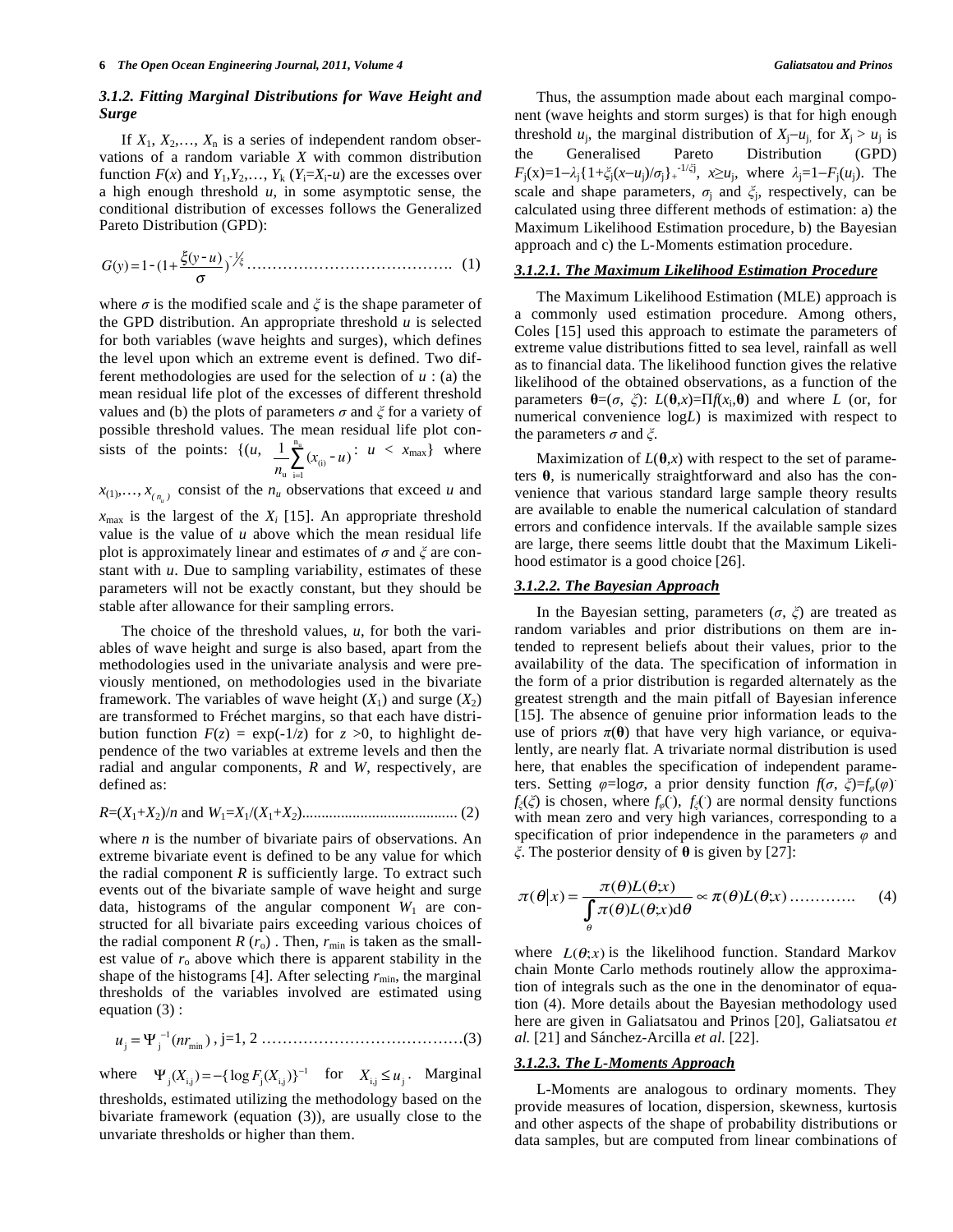#### *Bivariate Analysis of Extreme Wave and Storm Surge Events The Open Ocean Engineering Journal, 2011, Volume 4* **7**

the ordered data values [26]. They were introduced by Hosking [28], who assessed that L-moments weigh each element of a sample according to its relative importance.

The main advantage of L-Moments is that, being a linear combination of data, they are less influenced by outliers and the bias of their small sample estimates remains fairly small. It is therefore anticipated that L-Moments can provide reliable estimates of tail-index with a relatively small sample of the POT data. Furthermore, the required computation is quite limited compared with other traditional techniques, such as the Maximum Likelihood Estimation approach [29].

Using three sample L-Moments, the scale  $(\sigma)$  and shape  $(\xi)$  parameters of the GPD can be estimated as [29]:

$$
\xi = \frac{(3\tau_3 - 1)}{(\tau_3 + 1)} \dots \dots \dots \dots \dots \dots \dots \dots \dots \dots \dots \dots \dots \tag{5.1}
$$

$$
\sigma = (1 - \xi)(2 - \xi)\lambda_2 \dots \dots \dots \dots \dots \dots \dots \dots \dots \dots \dots \dots \tag{5.2}
$$

where  $\tau_3$  is the normalized L-Moment  $\tau_3 = \lambda_3/\lambda_2$ . The L-Moments approach is a method requiring quite limited computation compared with other traditional techniques, such as the Maximum Likelihood Estimation approach.

#### *3.1.3. Estimation of Dependence of the Bivariate Data*

Wave heights and storm surges are not independent variables, but they are certainly characterized by some form and some degree of dependence. The complete pair of measures of extremal dependence  $\chi$  and  $\overline{\chi}$ , introduced by Coles *et al.* [14], is informative for both asymptotically independent and dependent variables. After transformation of the pair of variables  $(X_1, X_2)$  to  $(U, V) = \{F_{X_1}(X_1), F_{X_2}(X_2)\}\)$  having Uniform marginal distributions, the one-dimensional function  $\chi(u)$  is defined for a given threshold as:

$$
\chi(u) = 2 - \frac{\log \Pr(U < u, V < u)}{\log \Pr(U < u)} \text{ for } 0 \le u \le 1, \dots, \dots, \quad (6)
$$

The measure  $\chi$  can then be defined as:

= lim*u*-<sup>1</sup> (*u*)………………….…..…………………..(7)

The one dimensional function  $\bar{\chi}(u)$  is defined for  $0 \le u \le 1$ :

$$
\overline{\chi}(u) = \frac{2\log \Pr(U > u)}{\log \Pr(U > u, V > u)} - 1 \dots \dots \dots \dots \dots \dots \dots \dots \dots \dots \tag{8}
$$

It follows that:

 = lim*u*-<sup>1</sup> (*u*)……………………………………………(9)

When used for bivariate random samples with identical marginal distributions, both measures provide an estimate of the probability of one variable (e.g. wave heights) being extreme, provided that the other one (e.g. surge levels) is extreme. The sign of  $\chi(u)$  determines whether the variables are positively or negatively associated at the quantile level *u*. In the special case  $\chi=0$  the variables are asymptotically independent. For asymptotically dependent variables  $\bar{\chi}$  =1. The complete pair of  $(\chi, \overline{\chi})$  can give an impression of extremal dependence. The pair  $(\chi > 0, \overline{\chi} = 1)$  indicates asymptotic dependence, while the value of  $\chi$  determines the strength of dependence and the pair  $(\chi=0, \overline{\chi}<1)$  signifies asymptotic independence, in which case the value of  $\bar{\chi}$  determines the strength of dependence within the class [15]. Galiatsatou and Prinos [18] present plots of the pair  $(\chi, \overline{\chi})$  for wave heights and surges at station Eld (Eierlandse Gat), 20km off the Dutch coast, identifying an increased degree of correlation of the two processes as  $u \rightarrow 1$  suggesting a tendency for the most extreme levels to be correlated.

 Another measure used in the present paper to examine dependence of the two processes at extreme levels is the coefficient of tail dependence,  $\eta$ . For estimating the coefficient of tail dependence,  $\eta$ , the structure variable  $T = min(X, Y)$ , where *X* and *Y* are the wave height and surge data transformed to have the standard Fréchet distribution, is defined. The coefficient of tail dependence,  $\eta$ , is estimated by using a point process approach, as the shape parameter of the univariate  $T$  variable. The coefficient of tail dependence,  $\eta$ , can be related to the dependence measure  $\bar{\chi}$  using the formula:  $\overline{\chi} = 2 \cdot \eta - 1$ . If  $\eta = 1$  and  $L(z) \rightarrow c$  as  $z \rightarrow \infty$  (*L*(*i*) is a slowly varying function, i.e.  $\lim_{s \to \infty} \{L(st)/L(s)\} = 1$  for all fixed *t*>0), with  $0 < c \le 1$ , then  $(*z*=c,  $\overline{\chi}$ =1)$  and the variables are asymptotically dependent of degree c [14].

#### *3.1.4. Choosing an appropriate model from the family of MVE*

To determine an appropriate bivariate extreme value model (BVE), components  $X_1$  (wave height) and  $X_2$  (surge), having unit Fréchet margins, are transformed to radial and angular components,  $R=(X_1+X_2)/n$  and  $W_1= X_1/(X_1+X_2)$ , where *n* is the number of bivariate pairs. The  $W_1$  versus  $logR$ plot, for points exceeding at least one of the marginal thresholds defined can be used to determine whether there is mass near the boundaries of the one dimensional unit simplex  $S_2$ 

$$
(\{S_2=(W_1,W_2): \sum_{j=1}^2 W_j=1, W_j>0, j=1,2\})
$$
. If most of the points

lie in the interval  $0.1 < W_1 < 0.9$  and few points are near the boundaries of *W*1, parametric models with all mass in the interior of the one dimensional unit simplex  $S_2$  are quite appropriate, namely the Dirichlet and symmetric versions of the two logistic models (logistic and negative logistic) [2].

A more detailed inspection of the structure of the dependence function of the bivariate data requires the estimation of the parameter of asymmetry  $\psi_{\alpha}$  for all candidate bivariate models. If  $\psi_{\alpha}$  is the asymmetry parameter of a bivariate extreme value model, it is estimated using the formula [24]:

$$
\psi_a = \int_0^5 4(A(W_1) - A(1 - W_1))/(3 - 2\sqrt{2})dW_1 \cdots \cdots \cdots \cdots \cdots \cdots \cdots (10)
$$

This measure lies in the interval  $[-1,1]$ , with large absolute values representing stronger asymmetry. *A* is the dependence function of the data. For the logistic and negative logistic models  $A(W_1)=A(1-W_1)$  for all  $0 \le W_1 \le 0.5$ , so the value of  $\psi_{\alpha}$  will be zero.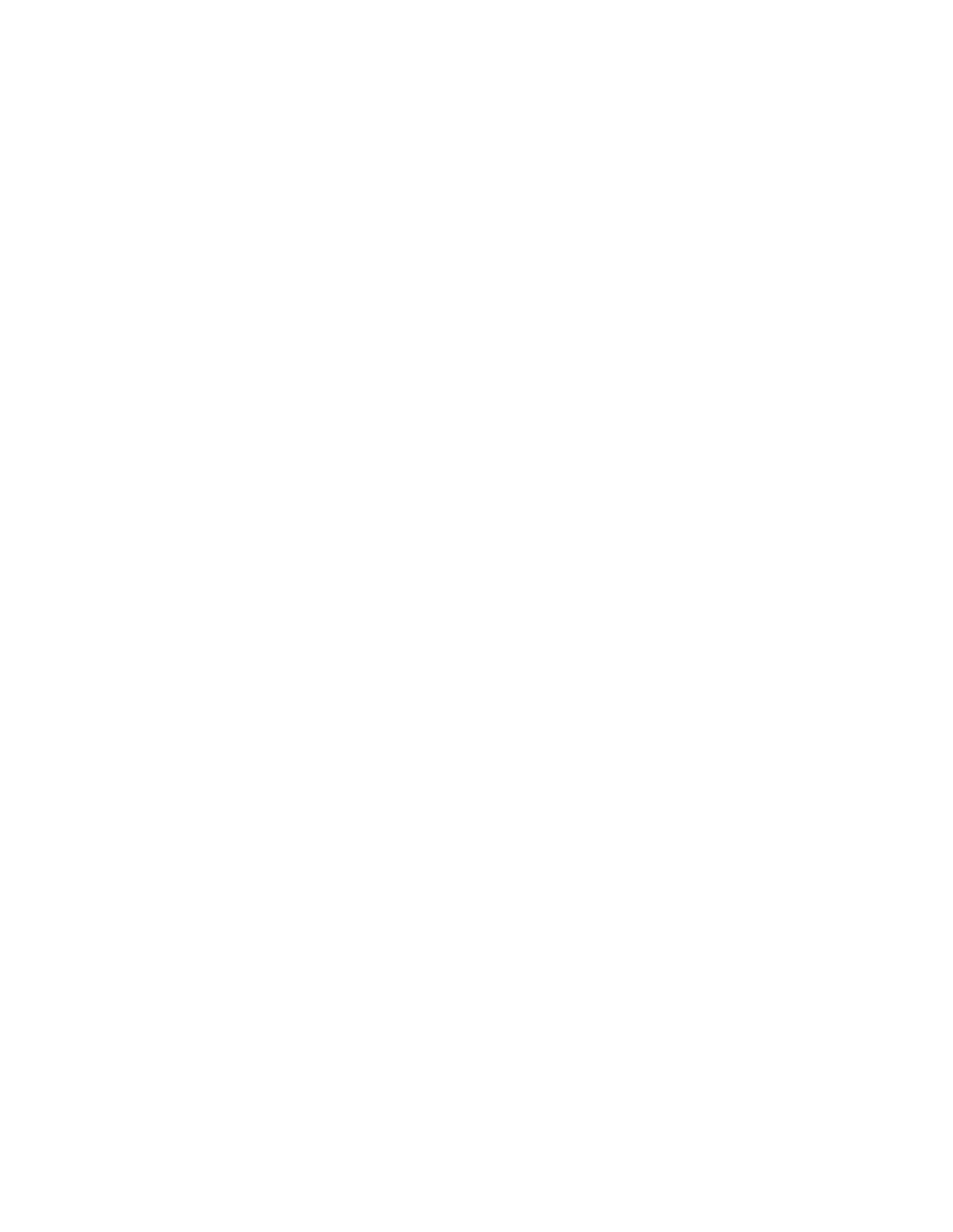In Fig. (**8**), the intersection points of the contour lines are estimated for wave periods of *T*=8.7s for the Maximum Likelihood Estimation procedure, *T*=7.9s for the Bayesian estimation and *T*=8.4s for the L-Moments approach. The critical combinations of wave height (*x*) and surge (*y*), as estimated from Fig. (**8**), are for the Maximum Likelihood Estimation procedure  $x_{4000 \text{ years}} = 5.76 \text{ m}$  and  $y_{4000 \text{ years}} = 2.88 \text{ m}$  $(T=8.7s)$ , for the Bayesian estimation approach  $x_{4000}$  years  $=$  5.90 m and  $y_{4000 \text{ years}} = 3.19 \text{ m}$  (*T*=7.9s) and for the L-Moments approach  $x_{4000 \text{ years}} = 5.92 \text{ m}$  and  $y_{4000 \text{ years}} = 2.97 \text{ m}$ (*T*=8.4s). The Bayesian and L-Moments wave height estimates are almost identical, while regarding the surge, the Bayesian estimates are the highest. With regard to the Maximum Likelihood Estimation procedure, the values of wave height when marginal parameters from the Bayesian estimation approach are used, are estimated higher up to 2.5%, while the respective values of surge up to 10.7%. The wave period,  $T$ , in the latter case is lower up  $9.2\%$ . It can be noticed (Fig. (**8**)) that the equal overtopping curve lies towards the top left of the diagram for all three different methods of estimation of the marginal parameters of the two variables.

# **DISCUSSION AND CONCLUSIONS**

In the present work a bivariate process of extreme waves and storm surges at the Dutch station Schouwenbank (Swb) was considered. After the selection of an appropriate bivariate sample to be analyzed using extreme value methodologies, the analysis proceeded with the estimation of joint exceedance probabilities using the simple bivariate logistic model and a sequential estimation procedure, where the parameters of the margins of the bivariate distribution were defined by: a) Maximumum Likelihood Estimation (MLE), b) Bayesian estimation with flat prior distributions and c) the L-Moments estimation procedure. Using the margins resulting from the three different methods of estimation, an approach to estimate the failure region of a particular structure under extreme sea conditions was presented. The main conclusions of the paper can be summarized as follow:

a. The variables of wave height and storm surge are both related to local meteorological conditions. Thus, it is expected that dependence at their extreme levels can be high enough for the variables to be considered consistent with asymptotic dependence. This assumption leads to the use of a bivariate distribution from the family of MVE to model their dependence structure. In the present work, the symmetric bivariate logistic model was proven to be adequate.

**Fig. (8).** Estimation of the worst case combination of significant wave height and surge with return period of 4000 years for three different methods of estimation of their marginal distributions (station Swb).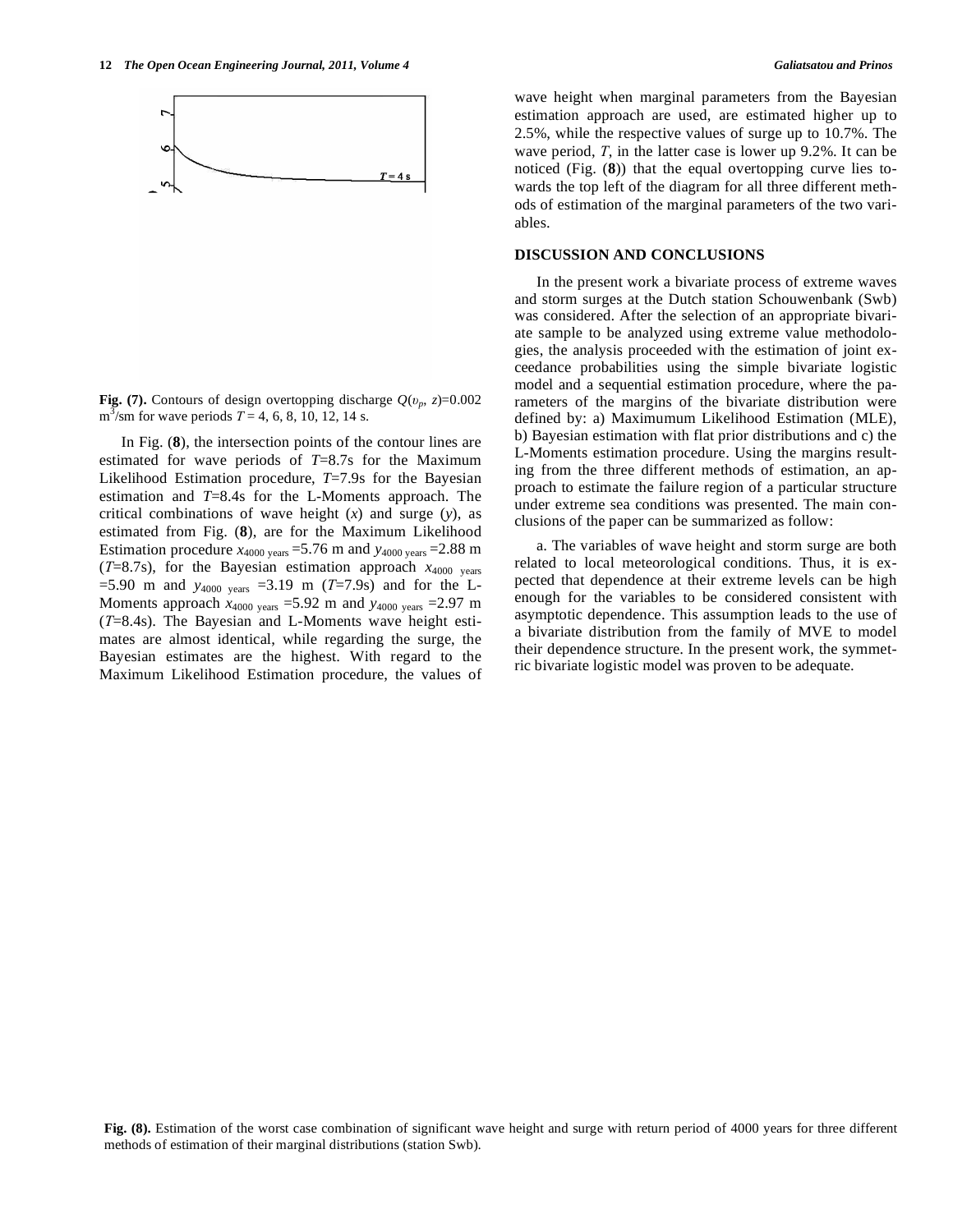b. The method of estimation of the marginal characteristics of wave height and storm surge has a large impact on joint exceedance probabilities of the two variables. The Maximum Likelihood Estimation (MLE) approach underestimates the probability of exceedance of extreme joint events of waves and surges compared to those of the Bayesian with flat prior distributions and of the L-Moments procedures. When the Bayesian estimation procedure is used for the marginal distribution of the storm surge, bivariate return levels are more conservative compared to the other two methods of estimation, while for wave height the Bayesian estimation and the L-Moments approach give really close results. It should be noted that in each case the method of estimation of the marginal parameters of the variables involved, which leads to the most conservative results in terms of joint exceedance probabilities, depends critically upon the characteristics of the extreme sample under study.

c. When overtopping of a coastal structure is considered as the main cause of flooding in a certain area, the worst case combination of wave height and storm surge, for a given design value of the height of the structure  $v_n$ , can be estimated as the intersection point of the contour line of joint exceedance probabilities of the variables with the contour line which corresponds to equal overtopping discharge rate per unit length of the structure,  $Q(v_n, z)$ .

d. The equal overtopping curve of the structure under study lies towards the area of the diagram of the two variables, where surge level is higher for all three different methods of estimation of the marginal parameters of the wave height and the storm surge.

e. Comparing the worst case combinations for the seawall under study, the Bayesian and L-Moments wave height estimates are almost identical, while the Bayesian estimates give the highest surge. Wave height and surge, when marginal parameters from the Bayesian estimation approach are used, are estimated up to 2.5% and 10.7% higher than those of the Maximum Likelihood Estimation procedure.

#### **ACKNOWLEDGEMENTS**

The authors want to thank the Dutch National institute RIKZ for providing data of the Dutch coast. The work described in this publication was supported by the European Community's Sixth Framework Programme through the grant to the budget of the Integrated Project FLOOD*site*, Contract GOCE-CT-2004-505420. The paper reflects the authors' views and not those of the European Community. Neither the European Community nor any member of the FLOOD*site* Consortium is liable for any use of the information in this paper.

### **NOTATION - GLOSSARY**

| <b>MVE</b>       |     | Multivariate Extreme Value distribu-<br>tions |
|------------------|-----|-----------------------------------------------|
| <b>MLE</b>       | $=$ | Maximum Likelihood Estimation pro-<br>cedure  |
| LM               | $=$ | L-Moments approach                            |
| <b>GPD</b>       | $=$ | Generalized Pareto Distribution               |
| $\boldsymbol{u}$ |     | Appropriate threshold for variable $X$        |

| $n_{\mu}$                                              |     | Observations exceeding $u$                                                                                             |
|--------------------------------------------------------|-----|------------------------------------------------------------------------------------------------------------------------|
| $x_{max}$                                              | $=$ | Largest value among all $X_i$                                                                                          |
| $X_1, X_2$                                             |     | Representations of wave height<br>and<br>surge variables                                                               |
| $\boldsymbol{R}$                                       | $=$ | $(X_1+X_2)/n$ Radial component                                                                                         |
| $W_1$                                                  |     | $X_1/(X_1+X_2)$ angular component                                                                                      |
| F                                                      | $=$ | Distribution function of data                                                                                          |
| θ                                                      | $=$ | $(\mu, \sigma, \xi)$ Vector of parameters (location,<br>scale, shape) of distribution fitted to<br>data                |
| $L(\theta,x)$                                          | $=$ | Likelihood function of data with re-<br>spect to model parameters                                                      |
| $f(x_i, \theta)$                                       | $=$ | Density functions of data                                                                                              |
| $f_{\mu}(\cdot), f_{\varphi}(\cdot), f_{\xi}(\cdot) =$ |     | Normal density functions with mean<br>zero and variances $v_{\mu}$ , $v_{\varphi}$ , $v_{\xi}$ , respec-<br>tively     |
| $\pi(\theta x)$                                        | $=$ | Posterior density of parameters vector $\theta$                                                                        |
| $\pi(\theta)$                                          |     | Prior density for vector of parameters $\theta$                                                                        |
| $L(\theta; x)$                                         |     | A likelihood for $\theta$ based on an observed<br>set of exceedances $x$                                               |
| POT                                                    |     | Peaks Over Threshold                                                                                                   |
| $\tau_3$                                               | $=$ | The normalized L-Moment $\tau_3 = \lambda_3/\lambda_2$                                                                 |
| U, V                                                   | $=$ | Transformed pair of variables having<br>Uniform marginal distributions                                                 |
| $\chi$ , $\overline{\chi}$                             | $=$ | Measures of extremal dependence in-<br>troduced by Coles et al. [14]                                                   |
| T                                                      |     | Structure variable defined to estimate<br>the coefficient of tail dependence, $\eta$                                   |
| η                                                      |     | Coefficient of tail dependence                                                                                         |
| S                                                      | $=$ | Transformation of variables to unit Fré-<br>chet margins                                                               |
| <b>BVE</b>                                             |     | Bivariate Extreme Value distributions                                                                                  |
| $S_2$                                                  |     | Unit simplex $\{(W_1, W_2): \sum_{j=1}^{n} W_j = 1, W_j > 0,$<br>$j=1,2$                                               |
| $\psi_{\alpha}$                                        | =   | Asymmetry parameter                                                                                                    |
| A                                                      |     | Dependence function of the data                                                                                        |
| <b>NLLH</b>                                            |     | Negative log-likelihood                                                                                                |
| $G(x_1, x_2)$                                          |     | Bivariate distribution (the symmetric<br>logistic model) of $X_1$ and $X_2$                                            |
| $z_1, z_2$                                             | $=$ | transformed GPD margins of the vari-<br>ables $X_1$ and $X_2$                                                          |
| r                                                      | $=$ | Dependence parameter of bivariate lo-<br>gistic model                                                                  |
| $A_{\mathbf{v}}$                                       | $=$ | { <b>x</b> $\in$ <b>R</b> <sup>d</sup> : <i>b</i> ( <b>x</b> ; <b>v</b> ) >0} failure region of a<br>coastal structure |
| b                                                      |     | boundary function $\mathbf{R}^d$ x $V \rightarrow \mathbf{R}$ , where V<br>is the design parameter space of v          |
| υ                                                      |     | The height of the seawall                                                                                              |